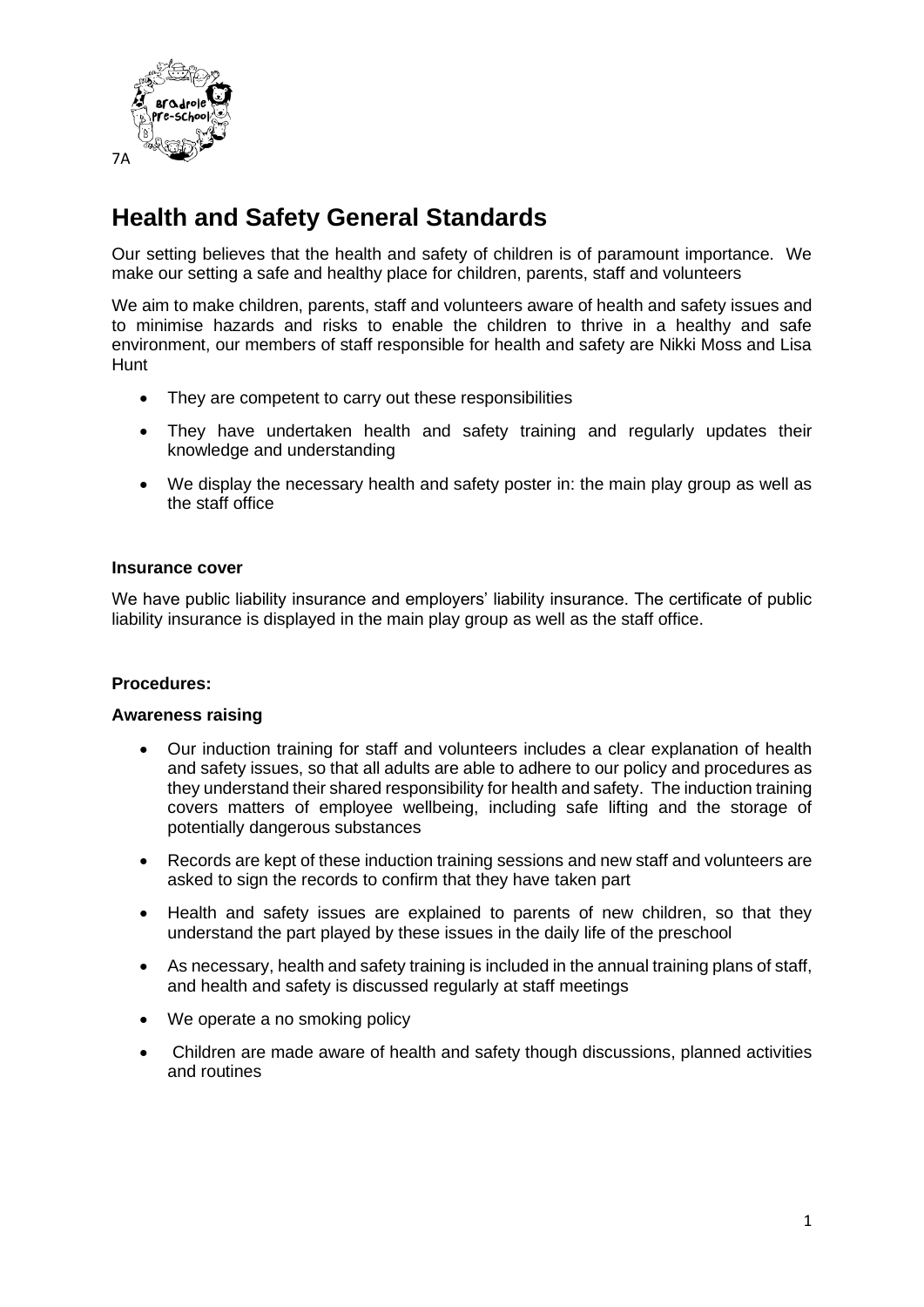

# **Safety of adults**

- Adults are provided with guidance about the safe storage, movement, lifting and erection of large pieces of equipment
- When adults need to reach up to store equipment or to change light bulbs, they are provided with safe equipment to do so safely
- All warning signs are clear and in appropriate languages
- Adults do not remain in the building on their own or leave on their own after dark
- The sickness of staff and their involvement in accidents is recorded. The records are reviewed termly to identify any issues that need to be addressed
- We keep a record of all substances that may be hazardous to health such as cleaning chemicals, or gardening chemicals if used. This states what the risks are and what to do if they have contact with eyes or skin or are ingested. It also states where they should be stored
- We keep all cleaning chemicals in their original containers

## **Windows**

- Low level windows are made from materials that prevent accidental breakage or are made safe
- Windows are protected from accidental breakage or vandalism from people outside the building
- Windows above ground floor are secured so that children cannot climb through them

## **Doors**

• We take precautions to prevent children's fingers from being trapped in doors

## **Floors**

• All floor surfaces are checks daily to ensure they are clean and not uneven, wet or damaged

## **Electrical/gas equipment**

- All electrical/gas equipment conforms to safety requirements and is checked regularly
- Our boiler/electrical switch gear/meter cupboard is not accessible to children
- Heaters, electrical sockets, wires and leads are properly guarded and the children are taught not to touch them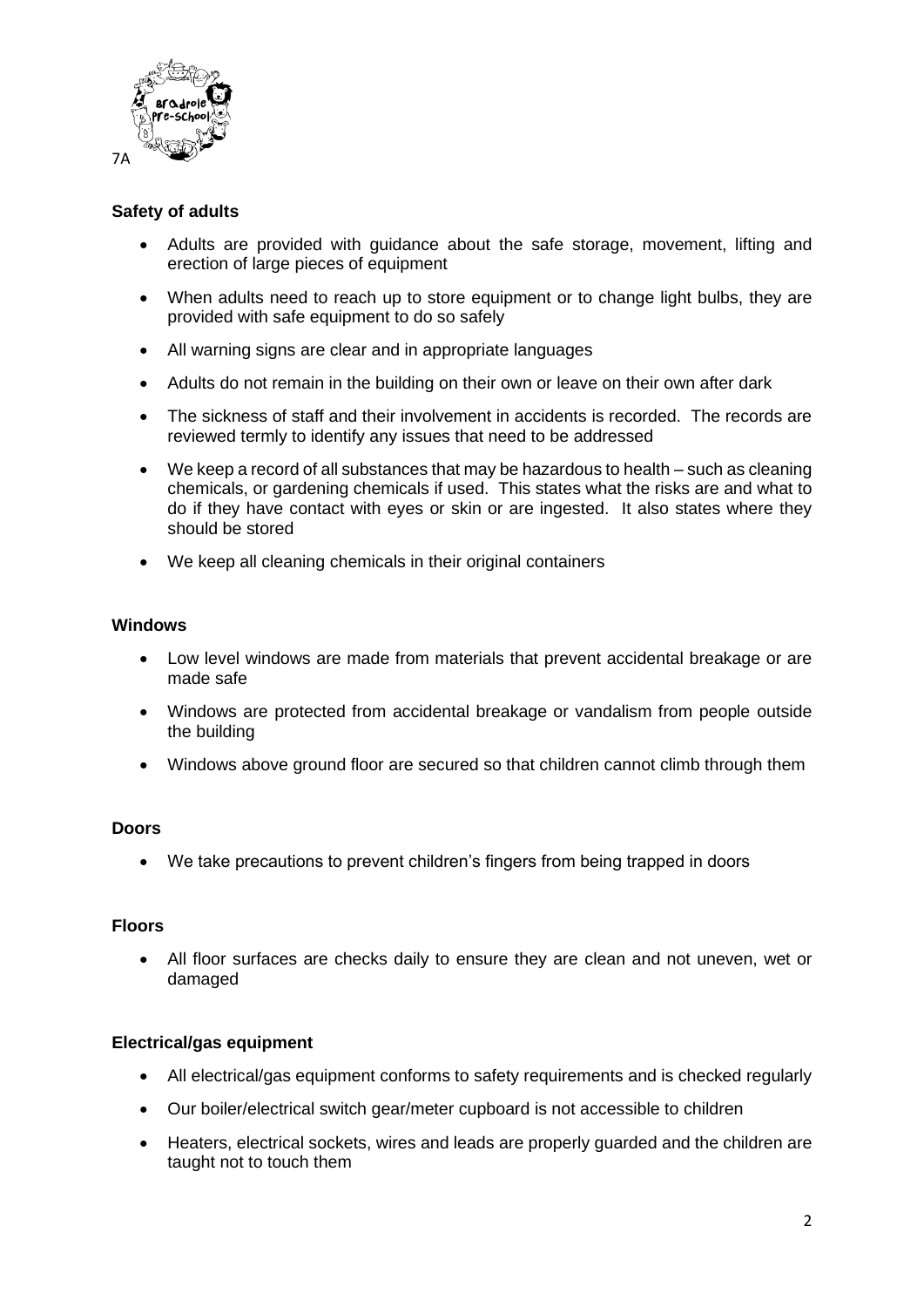

- There are sufficient sockets to prevent overloading
- The temperature of hot water is controlled to prevent scalds
- Lighting and ventilation is adequate in all areas including storage areas

#### **Storage**

- All resources and materials, which are used by the children, are stored safely
- All equipment and resources are stored or stacked safely to prevent them accidently falling or collapsing

#### **Outside area**

- Our outdoor area is securely fenced
- Our outdoor area is checked for safety and cleared of rubbish before it is used
- Adults and children are alerted to the dangers of poisonous plans, herbicides and pesticides
- Where water can form a pool on equipment, it is emptied before children start playing outside
- Our outdoor sand pit is covered when not in use and is cleaned regularly
- All outdoor activities are supervised at all times

#### **Hygiene**

- We refer to information from the Health Protection Agency to ensure that we keep up to date with the latest recommendations
- Our daily routines encourage the children to learn about personal hygiene
- We have a daily cleaning routine for the setting, which includes the play room, kitchen, rest area, toilets and nappy changing area
- We have a schedule for cleaning resources and equipment, dressing up clothes and furnishings
- The toilet area has a high standard of hygiene, including hand washing and drying facilities and disposal facilities for nappies
- We implement good hygiene practices by:
	- Cleaning tables between activities
	- Cleaning and checking toilets regularly
	- Wearing protective clothing such as aprons and disposable gloves where appropriate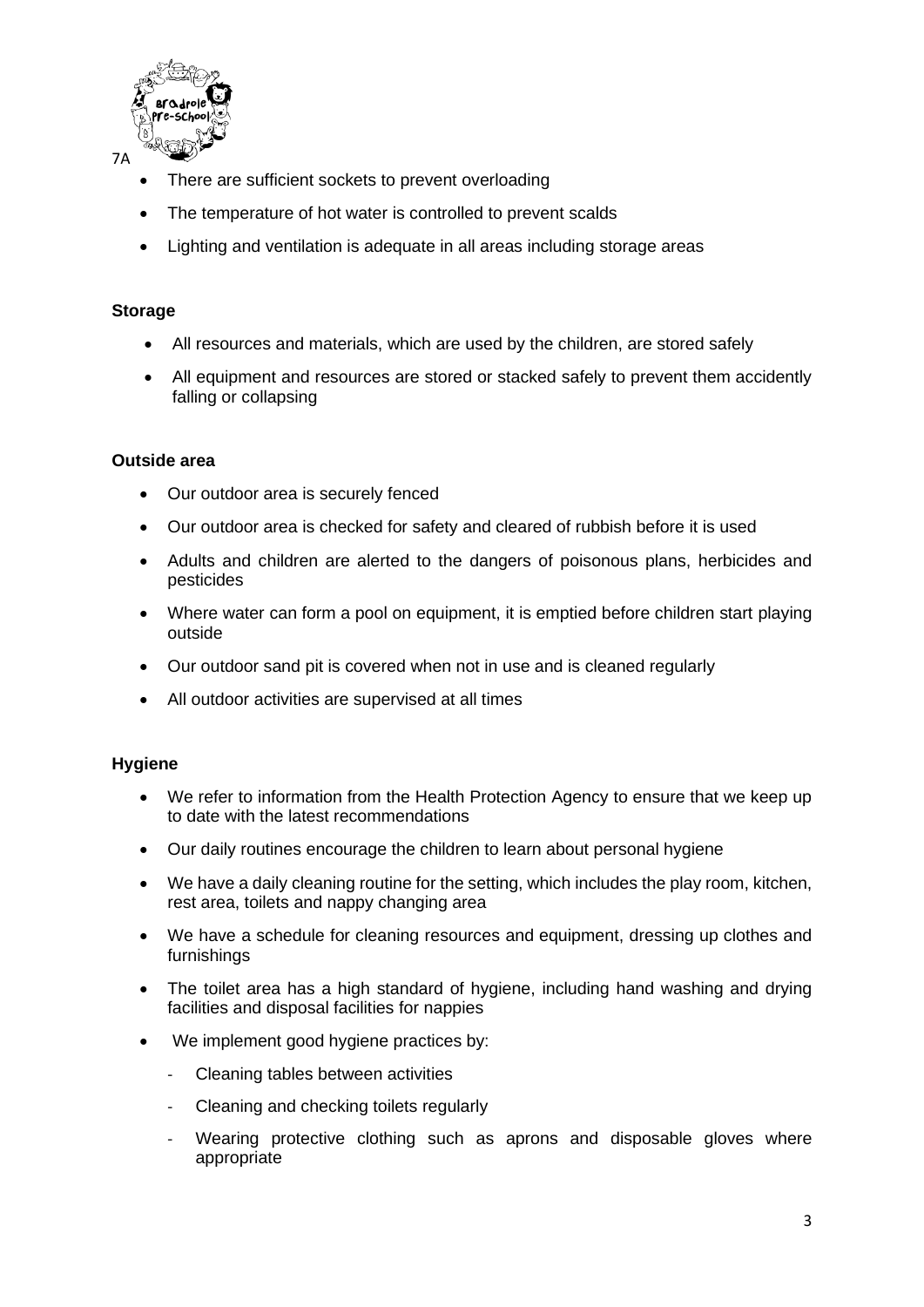

- Providing sets of clean clothes
- Providing tissues and wipes
- Ensuring individual use of towels

## **Activities and resources**

- Before purchase or loan, equipment and resources are checked to ensure that they are safe for the ages and stages of the children currently attending the preschool
- The layout of play equipment allows adults and children to move safely and freely between activities
- All equipment is regularly checked for cleanliness and safety, and any dangerous items are repaired or discarded
- All materials, including paint and glue, are non-toxic
- Sand is clean and suitable for children's play
- Physical play is constantly supervised
- Children are taught to handle and store tools safely
- Children who are sleeping are checked regularly
- Children learn about health, safety and personal hygiene through the activities we provide and the routines we follow
- Any faulty equipment is removed from use and repaired. If it cannot be repaired it is discarded
- Large pieces of equipment are discarded only with the consent of the preschool leader

## **Legal framework**

- **Health and Safety at Work Act (1974)**
- **Management of Health and Safety At Work Regulations (1999)**
- **Electricity at Work Regulations (1989)**
- **Control Substances Hazardous to Health Regulations (COSHH) (2002)**
- **Manual Handling Operations Regulations (1992 (As amended 2004))**
- **Health and Safety (Display Screen Equipment) Regulations (1992)**
- **The Health and Safety (First Aid) regulations (1981)**
- **Personal Protective Equipment (PPE) at Work regulations 1992**